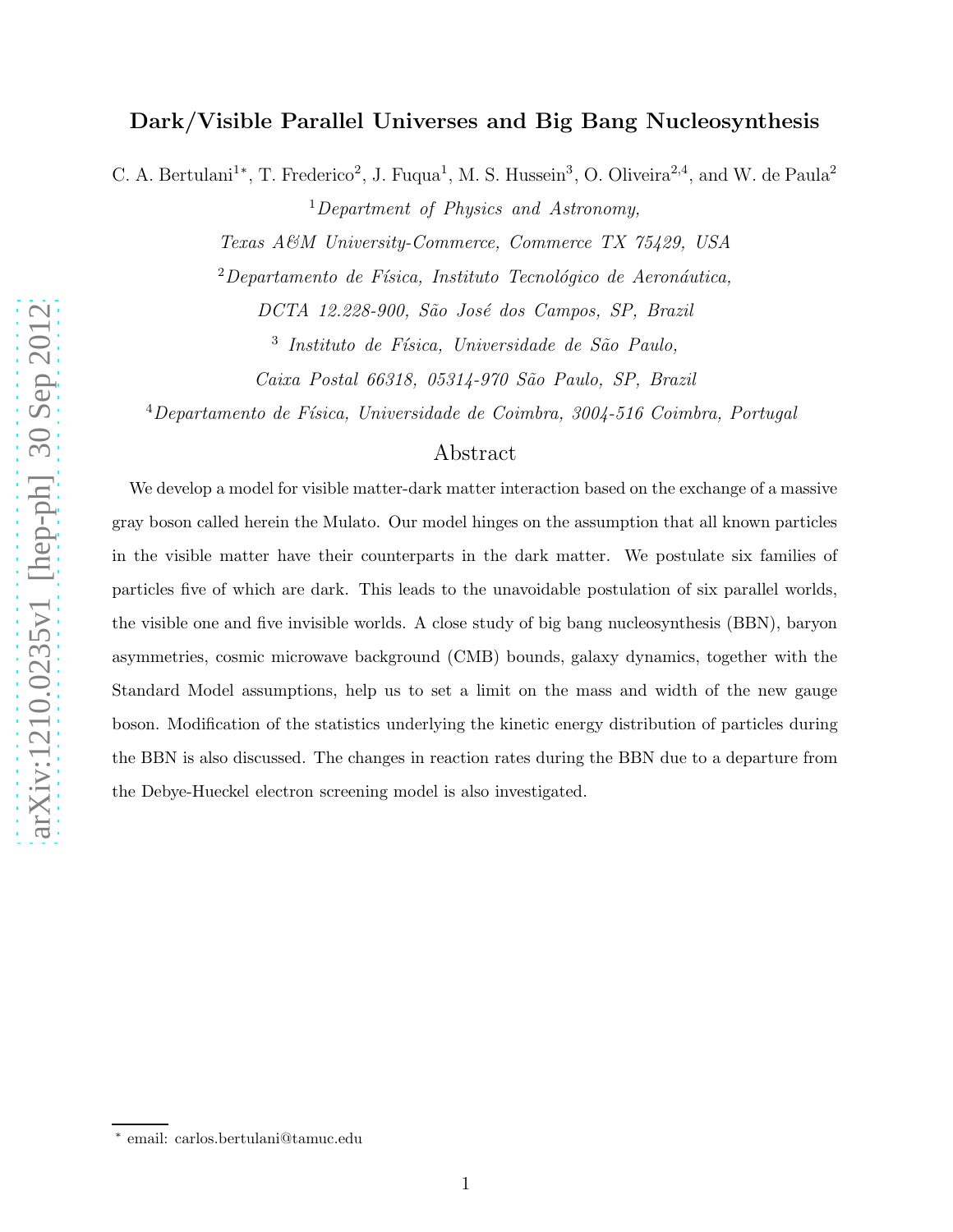#### I. DARK/COLD UNIVERSES AND THE MULATO BOSON

The mass density ratios computed from the Wilkinson Microwave Anisotropy Probe (WMAP) [\[1](#page-10-0)] data show that the present day dynamics of the Universe is driven essen-tially by the Dark Energy (DE), see e.g. [\[2\]](#page-10-1), Indeed, while  $\Omega_{DE} = 0.734 \pm 0.029$  for ordinary baryonic matter, i.e. nuclei and electrons,  $\Omega_b = 0.0449 \pm 0.0028$  which is around 5 times smaller than the corresponding value for dark matter (DM),  $\Omega_{DM} = 0.222 \pm 0.026$ .

The nature of dark matter (DM) is a fundamental problem in modern physics. Dark matter, see e.g.  $[3-5]$ , is a form of matter that does not interact significantly with ordinary baryonic matter. Experimental evidence for dark matter comes from the anisotropies of CMB and the dynamics of galaxy clusters. Elementary particle theory offer scenarios where new particles such as Weakly Interacting Massive Particles (WIMPs), Sterile Neutrinos, Axions, Supersymmetric Particles, etc., are possible candidates for DM.

A possible scenario for dark matter is the presence of a mirror(s) sector(s) of particles [\[6](#page-10-4)[–10\]](#page-11-0) where the mirror sectors are copies of the Standard Model (SM). The mirror sectors are not necessarily exact copies of the Standard Model, with, e.g. the mirror particles having different masses and/or couplings than the corresponding SM particles. Anyway, ordinary and mirror particles are weakly coupled. Different mirror models provide different mechanisms for the coupling between ordinary matter and DM.

We developed a mirror model which relies on gauging a symmetry which was so far not completely explored [\[11](#page-11-1)]. Classifying the fundamental matter fields of the Standard Model according to their electric charge leads, quite naturally, to an  $SU(3)$  symmetry, which can be made local to give dynamics to the interaction. The model does not requires an a priori number of mirror sectors. However, if the dark sectors are exact copies of the SM, to explain the relative abundance between ordinary and dark matter, five dark sectors are required. Note that using the quoted values for  $\Omega_{DM}$  and  $\Omega_b$  it follows that  $\Omega_{DM}/\Omega_b = 4.94 \pm 0.66$ ; the error on the ratio was computed assuming gaussian error propagation. Of course, besides the relative abundance the model should be made compatible with the known cosmological constraints, with Big Bang Nucleosynthesis (BBN) and with the experimental bounds on the cross sections for the interaction with ordinary matter.

The gauge model discussed here explores a SU(3) symmetry and introduces a new Weakly Interacting Massive Gauge boson (WIMG) which couples the different sectors and, in this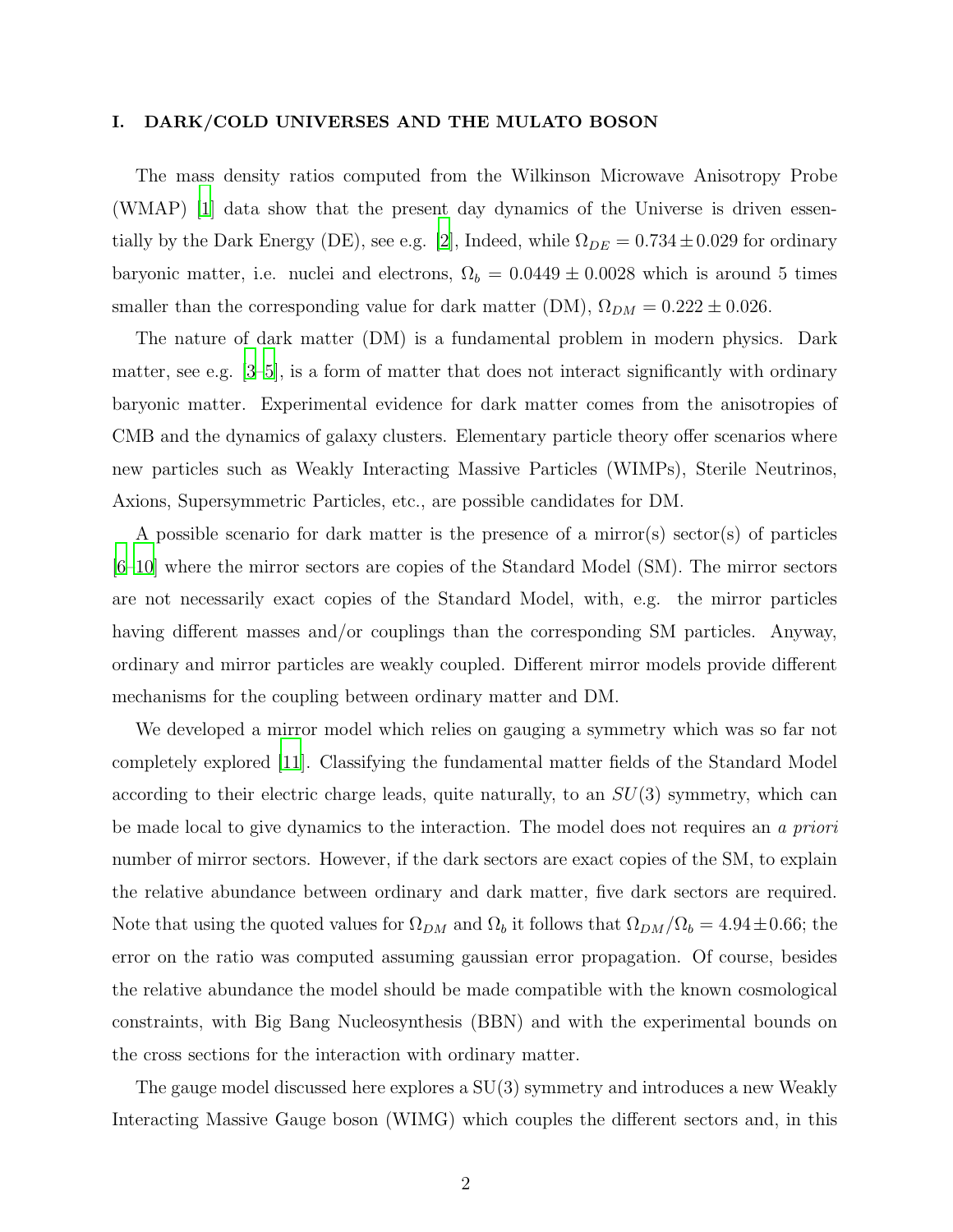way, provides the link between dark and ordinary matter. The WIMG, called herein the "*Mulato*", being a massive boson, leaves unchanged the long distance properties of the SM and gravity. The model is compatible with BBN and the recent measurements of the CMB. Further, the dark sectors associated with multiple universes of dark matter can be made collisionless if the temperature of the dark sectors is sufficiently lower than the observed temperature of the visible universe. This difference in the temperature seems to suggest that the dark sectors are not exact copies of the SM sector.

#### II. MULATO COUPLING AND MASS

At energies much larger than the typical electroweak scale, the SM matter fields behave like massless particles. It is natural to group the matter fields according to their [\[11](#page-11-1)] electric charge

<span id="page-2-0"></span>
$$
Q_1 = \begin{pmatrix} u \\ c \\ t \end{pmatrix}, \quad Q_2 = \begin{pmatrix} d \\ s \\ b \end{pmatrix},
$$
  

$$
Q_3 = \begin{pmatrix} e \\ \mu \\ \tau \end{pmatrix}, \quad Q_4 = \begin{pmatrix} \nu_e \\ \nu_\mu \\ \nu_\tau \end{pmatrix}.
$$
 (1)

In the following, we will also use the notation  $\mathcal{Q} = \{Q_1, Q_2, Q_3, Q_4\}$ . We assume that the DM has a similar structure as observed for ordinary matter. Each DM sector  $\mathcal{Q}_s$  has 4 multiplets which mimic [\(1\)](#page-2-0) and each sector has its own copy of the SM. Each sector has its own copy of the SM, with the corresponding electroweak sectors bosons coupling only within the sector that they are associated with. Our gauge mirror model includes the Mulato gauge field  $M^a_\mu$ , the matter fields  $Q_{i,s}$ , where the new index s distinguishes between the different  $N_Q$  sectors and i qualifies the fermions as in [\(1\)](#page-2-0). A real scalar field  $\phi^a$  belonging to the adjoint representation of the  $SU(3)<sub>Q</sub>$  group is introduced as an effective way to provide a mass to  $M^a_\mu$ , ensuring that the Mulato interaction is short ranged. The Lagrangian for the gauge theory reads

<span id="page-2-1"></span>
$$
\mathcal{L} = -\frac{1}{4} F_{\mu\nu}^a F^{a\,\mu\nu} + \sum_{s=1}^{N_Q} \sum_{i=1}^4 \overline{Q}_{i,s} \, i\gamma^\mu D_\mu Q_{i,s} + + \frac{1}{2} \left( D^\mu \phi^a \right) \left( D_\mu \phi^a \right) - V_{oct} (\phi^a \phi^a) \tag{2}
$$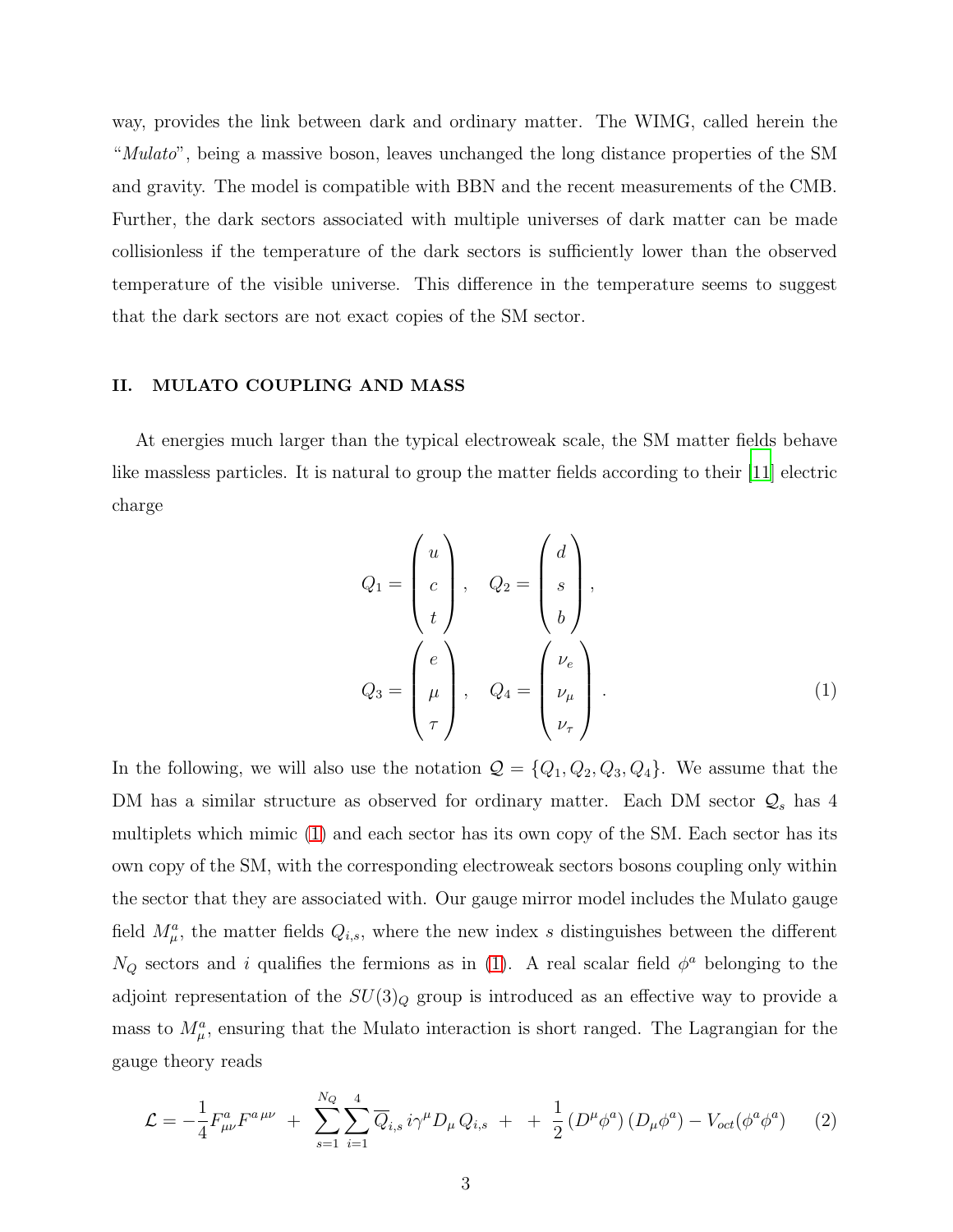where  $D_{\mu} = \partial_{\mu} + ig_M T^a M^a_{\mu}$  is the covariant derivative,  $T^a$  stands for the generators of  $SU(3)_Q$  group and  $V_{oct}$  is the potential energy associated with  $\phi^a$ . Note that the second term in [\(2\)](#page-2-1) includes a sum over all families of fermions. In  $\mathcal L$  the terms associated with the SM for each sector  $s = 1, \dots, N_Q$  and those associated with the quantization of the theory are omitted.

The kinetic term associated with the scalar field accommodates a mass term for the Mulato field. The gauge field mass term is associated with the operator

$$
\frac{1}{2}g_M^2 \phi^c (T^a T^b)_{cd} \phi^d M^a_\mu M^{b\,\mu} \,. \tag{3}
$$

The scalar field cannot acquire a vacuum expectation value without breaking gauge invariance. However, to generate a mass for the Mulato it is sufficient to assume a non-vanishing boson condensate  $\langle \phi^a \phi^b \rangle$ . The origin of this condensate can be associated with local fluctuations of the scalar field.

If the dynamics of the scalar field is such that

$$
\langle \phi^a \rangle = 0 \quad \text{and} \quad \langle \phi^a \phi^b \rangle = v^2 \delta^{ab} \,, \tag{4}
$$

given that for the adjoint representation  $tr(T^aT^b) = 3 \delta^{ab}$ , it follows that the square of the Mulato mass reads

$$
M^2 = 3 g_M^2 v^2 \,. \tag{5}
$$

Note that  $v^2$  and, therefore, the Mulato mass are gauge invariant. The proof of gauge invariance follows directly from the transformations properties of  $\phi^a$  [\[11\]](#page-11-1).

#### III. BIG BANG NUCLEOSYNTHESIS AND BARYON ASYMMETRIES

The gauge model summarized in [\(2\)](#page-2-1) has new relativistic degrees of freedom that can increase the expansion rate of the early Universe [\[12\]](#page-11-2) and affect the BBN [\[13\]](#page-11-3). After inflation, the temperature for the thermal baths associated with each particle species is not necessarily the same [\[12\]](#page-11-2). It depends on the various possible reactions enabling equilibria and on the Universe thermal history. Let us start discussing the simplest possible picture where all the dark sectors have the same temperature, different from the ordinary matter thermal bath, i.e. we are assuming that asymmetric reheating takes place after inflation as in [\[14](#page-11-4)[–16\]](#page-11-5).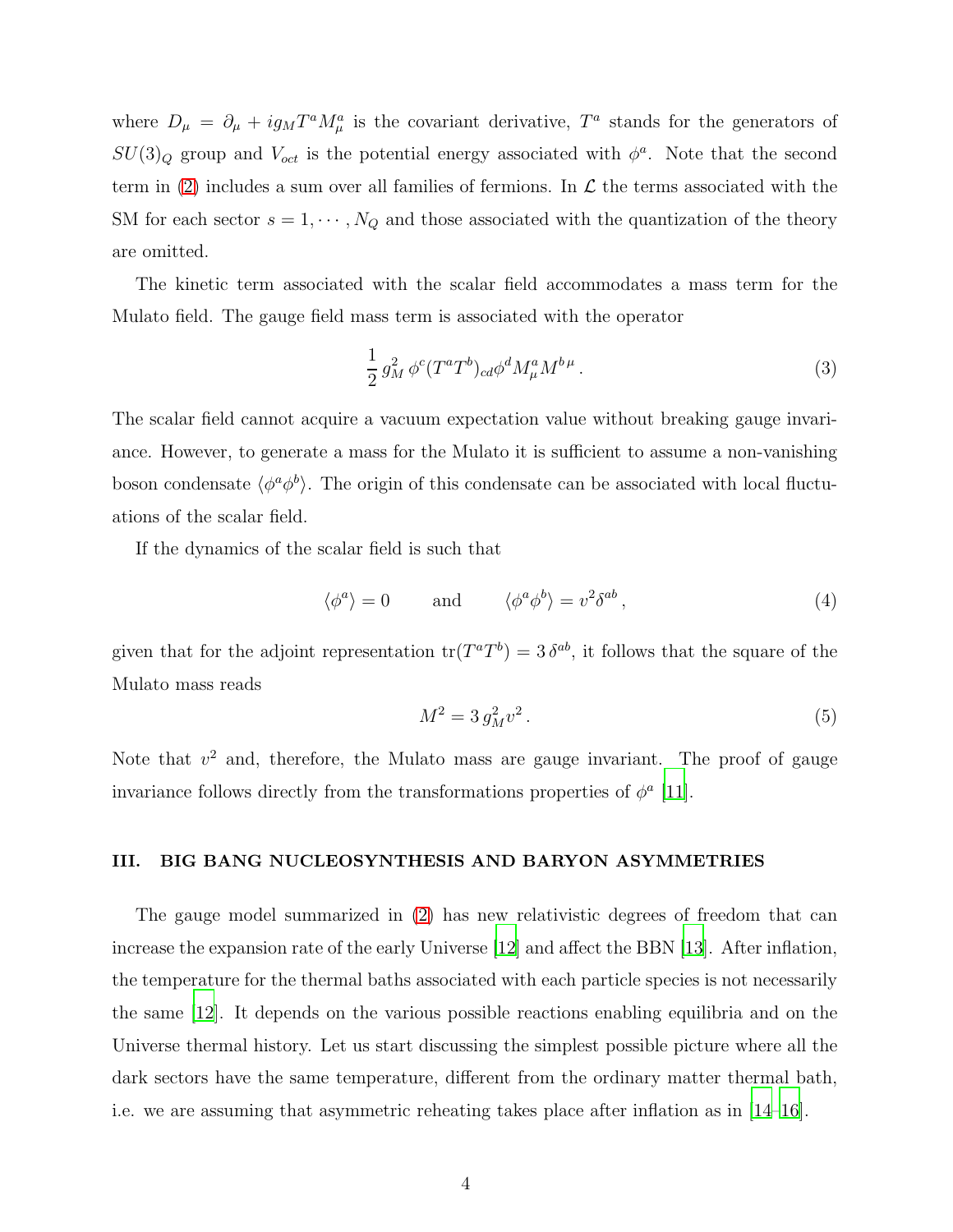The number of possible new particles contributing to the radiation density during the BBN epoch are constrained by the <sup>4</sup>He primordial abundance and the baryon-to-photon ratio  $\eta = n_b/n_\gamma$ , where  $n_b$  is the baryon density and  $n_\gamma$  the photon density in the Universe [\[17\]](#page-11-6). For a radiation dominated Universe at very high temperatures, neglecting the particles masses, the energy and entropy densities are given by [\[18\]](#page-11-7)

<span id="page-4-0"></span>
$$
\rho(T) = \frac{\pi^2}{30} g_*(T) T^4 \quad \text{and} \quad s(T) = \frac{2\pi^2}{45} g_s(T) T^3,\tag{6}
$$

where

$$
g_*(T) = \sum_B g_B \left(\frac{T_B}{T}\right)^4 + \frac{7}{8} \sum_F g_F \left(\frac{T_F}{T}\right)^4 \tag{7}
$$

and

$$
g_s(T) = \sum_B g_B \left(\frac{T_B}{T}\right)^3 + \frac{7}{8} \sum_F g_F \left(\frac{T_F}{T}\right)^3,\tag{8}
$$

are the effective number of degrees of freedom during nucleosynthesis,  $g_{B(F)}$  is the number of degrees of freedom of the boson (fermion) species  $B(F)$ ,  $T_{B(F)}$  is the temperature of the thermal bath of species  $B(F)$  and T the temperature of the photon thermal bath.

In our case, we consider that the ordinary and dark sectors are decoupled, just after reheating, with different temperatures:  $T$  for ordinary matter and  $T'$  for the dark sectors. For the dark sectors, the energy  $\rho'(T')$  and entropy  $s'(T')$  densities are given as in [\(6\)](#page-4-0) after replacing  $g_*(T) \to g'_*(T')$  and  $g_s(T) \to g'_s$  $s'(T')$ , i.e. the effective number of degrees of freedom in the dark sector, and replacing  $T$  by  $T'$ . The entropy in each sector is separately conserved during the Universe evolution, which leads that  $x = (s'/s)^{1/3}$  is time independent. Assuming the same relativistic particle content for each sector of the modern universe, one has  $g_s(T_0) = g'_s$  $\frac{1}{s}(T_0')$  $y'_0$  and it follows that  $x = T'/T$ .

For a radiation dominated era, the Friedman equation is

$$
H(t) = \sqrt{\left(8\pi/3c^2\right) G_N \bar{\rho}},\tag{9}
$$

where the total energy density is given by  $\bar{\rho} = \rho + N_{DM} \rho'$ , where  $N_{DM} = N_Q - 1$  is the number of dark sectors. From the expression for  $\rho'$ , it follows

$$
H(t) = 1.66 \sqrt{\bar{g}_*(T)} \frac{T^2}{M_{Pl}},
$$
\n(10)

where

$$
\bar{g}_*(T) = g_*(T) \left( 1 + N_{DM} \, a \, x^4 \right), \tag{11}
$$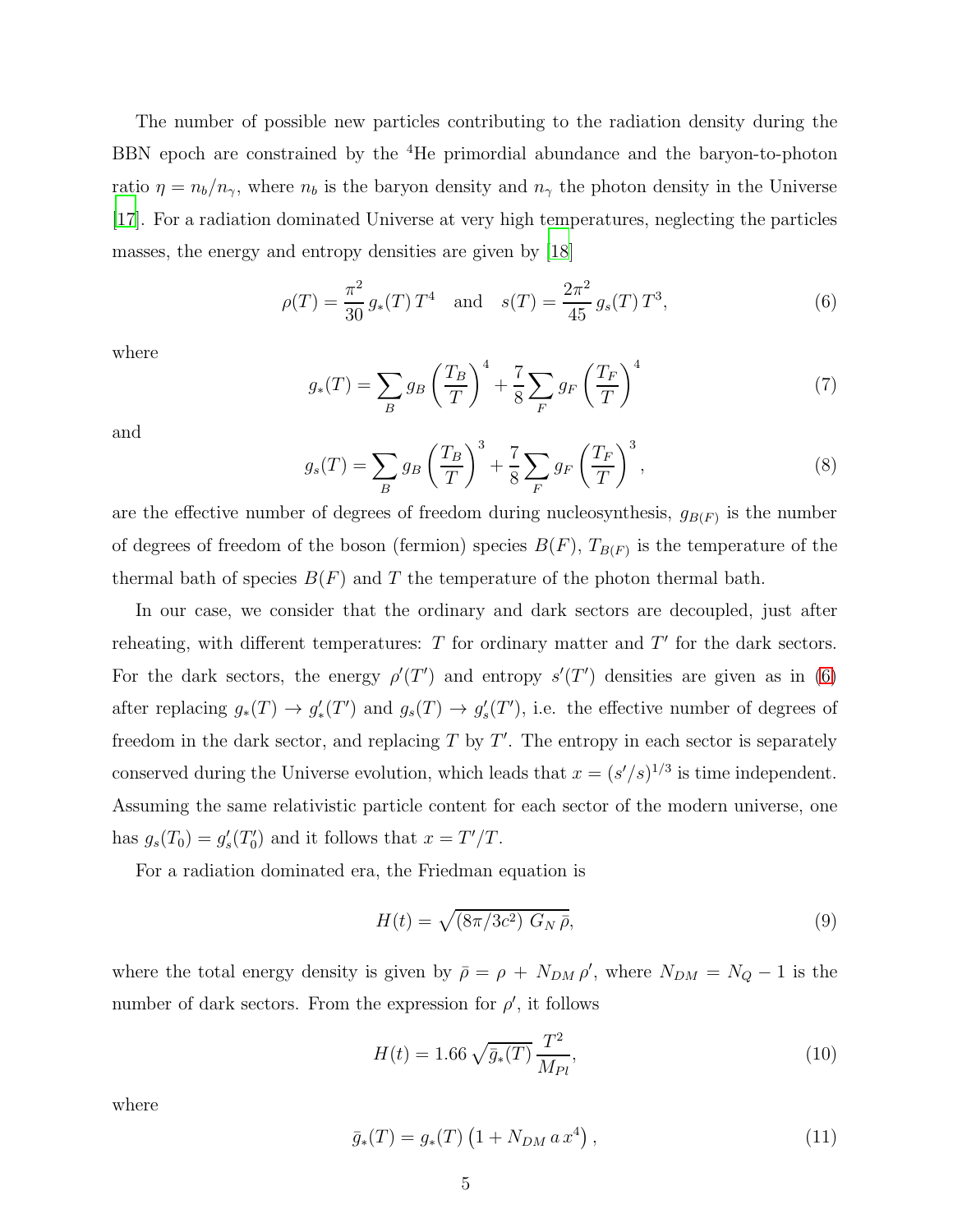and  $M_{Pl}$  is the Planck mass. The parameter  $a = (g'_*/g_*) (g_s/g'_s)^{4/3} \sim 1$ , unless  $T'/T$  is very small [\[12\]](#page-11-2). At the nucleosynthesis temperature scale of about 1 MeV, the relativistic degrees of freedom (photons, electrons, positrons and neutrinos) are in a quasi-equilibrium state and  $g_*(T)|_{T=1MeV} = 10.75$ . The extra dark particles change  $g_*$  to  $\bar{g}_* = g_*(1 + N_{DM} x^4)$ . The bounds due to the relative abundances of the light element isotopes (<sup>4</sup>He, <sup>3</sup>He, D and <sup>7</sup>Li) are usually written in terms of the equivalent number of massless neutrinos during nucleosynthesis:  $3.46 < N_{\nu} < 5.2$  [\[19](#page-11-8)]. The extra degrees of freedom introduced by the dark sectors lead to  $\Delta g_* = \bar{g}_* - g_* = 1.75 \Delta N_{\nu} < 3.85$ , where  $\Delta N_{\nu}$  is the variation in equivalent number of neutrinos, and  $T'/T < 0.78/N_{DM}^{1/4}$  to reconcile the gauge model with the BBN data. If  $N_{DM} = 5$ , as required by to explain the observed ratio  $\Omega_{DM}/\Omega_b$ , then  $T'/T < 0.52$ . In conclusion, the asymmetric reheating mechanism leads always to dark universes which are colder than our one universe.

The baryon asymmetry is parameterized by the baryon-to-photon ratio  $\eta$ . The density number of photons  $n_{\gamma}$  is proportional to  $T^3$  and, therefore, one can write the density number of dark-photons as  $n'_{\gamma} = x^3 n_{\gamma}$ . The ratio of dark-baryons to ordinary-baryons is given by  $\beta = \Omega_B'/\Omega_B = x^3 \eta'/\eta$  [\[15\]](#page-11-9). The bounds from the BBN on  $x = T'/T$  imply that the baryon asymmetry in the dark sector is greater than in the ordinary one. Indeed, using the upper bound  $x \sim 0.78/N_{DM}^{1/4}$  and assuming that each sector contributes equally to the Universe's energy density  $\beta \sim 1$ , we obtain  $\eta' \sim 2.1 N_{DM}^{3/4} \eta$ . For the special where  $N_{DM} = 5$  it follows that  $\eta' \sim 7\eta$ . Asymmetric Dark Matter models, see e.g. [\[20](#page-11-10)[–23](#page-11-11)], give similar results for the baryon asymmetry.

In principle, the presence of mirror baryon dark matter (MBDM) could give some effect on the CMB power spectrum. The reason is that the acoustic oscillations of MBDM could be transmitted to the ordinary baryons. In Ref. [\[15](#page-11-9)] this effect was analyzed and their conclusion is that to obtain an observable effect in CMB data it is necessary to have a ratio of temperatures  $T'/T \geq 0.6$ . This bound combined with the BBN analysis provides a lower bound for the number of dark sectors:  $0.35 < N_{DM}$ .

Galaxy dynamics provide further constraints on DM, see e.g. [\[24](#page-11-12), [25](#page-11-13)]. In the gauge model there is no direct coupling between the photon and its dark brothers. Further, it is assumed that the different sectors behave as the ordinary matter family. It seems natural that the galaxy halos are neutral relative to the  $U(1)$ 's within each sector. The observed dark matter halos suggest that DM are effectively collisionless and demand an upper bound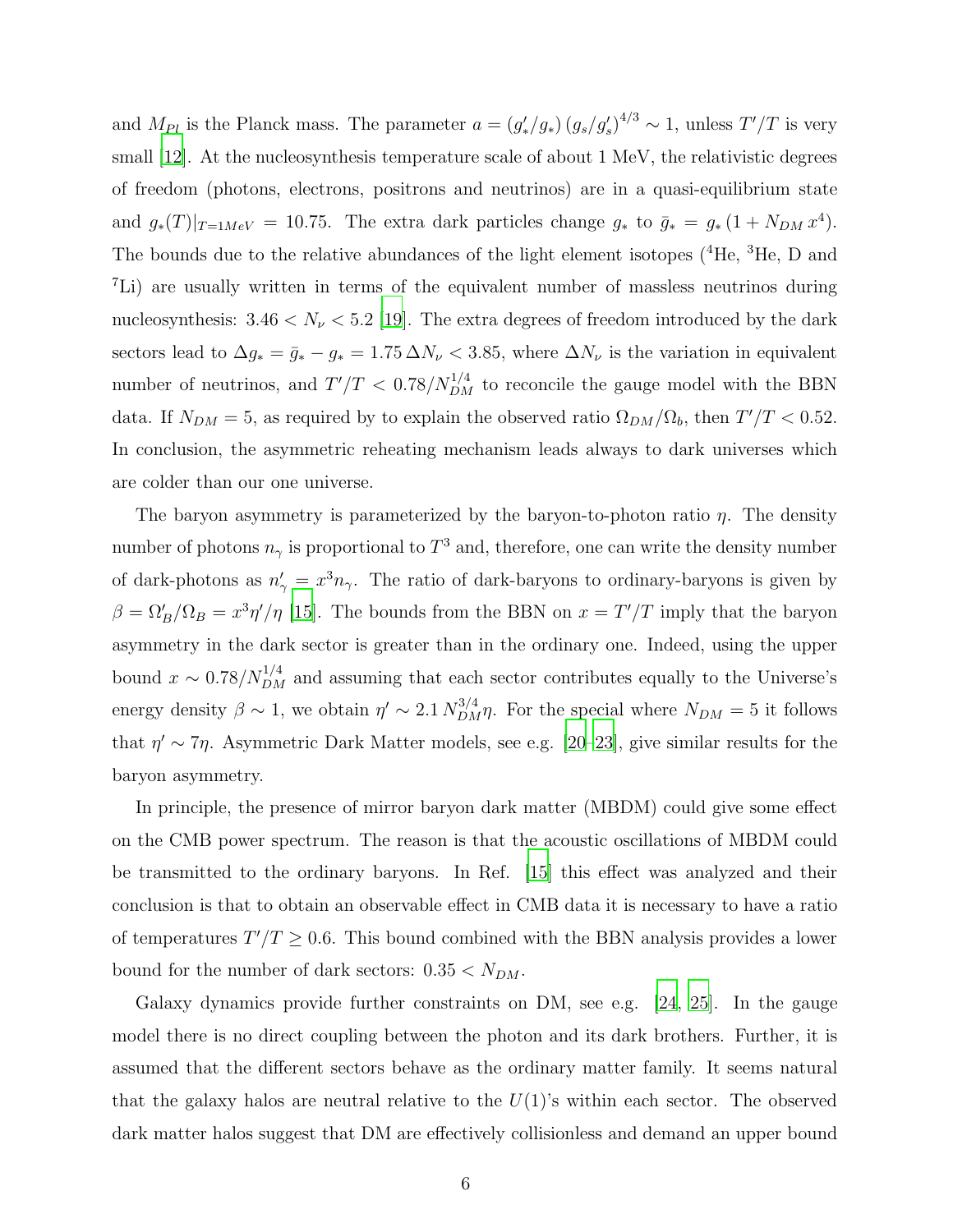in the cross section of DM-DM interactions [\[26](#page-11-14)[–29](#page-11-15)]. The  $T'/T$  bound estimated from BBN complies with such a statement. A typical cross section is given by  $\sigma \approx (g^2 T/\Lambda^2)^2$ , where g is the interaction coupling constant, T is the temperature and  $\Lambda$  a typical mass scale of the interaction. If the dark sectors are copies of the ordinary matter sector, i.e. g and  $\Lambda$ are of the same order of magnitude, one can write  $\sigma'/\sigma = (T'/T)^2$ , where  $\sigma'(\sigma)$  is the cross section for the dark (ordinary) family. The temperature bound from BBN implies that  $\sigma'/\sigma < 0.61/\sqrt{N_{DM}}$  and, as long as  $T'/T$  is sufficiently small, DM becomes effectively collisionless. This difference in the temperature seems to suggest that the dark sectors are not exact copies of the SM sector. Dark Universes are very cold.

#### IV. ELECTRON SCREENING DURING BBN

Modeling the BBN and stellar evolution requires that one includes the information on nuclear reaction rates  $\langle \sigma v \rangle$  in reaction network calculations, where  $\sigma$  is the nuclear fusion cross sections and v is the relative velocity between the participant nuclides. Whereas v is well described by a Maxwell-Boltzmann velocity distribution for a given temperature  $T$ , the cross section  $\sigma$  is taken from laboratory experiments on earth, some of which are not as well known as desired [\[30](#page-11-16)[–35\]](#page-12-0). Using the Debye-Hückel model, Salpeter [\[36\]](#page-12-1) showed that stellar electron screening enhances cross sections, yielding an enhancement factor. The Debye-Hueckel model used by Salpeter yields a screened Coulomb potential, valid when  $\langle V \rangle \ll kT$ (weak screening), which depends on the ratio of the Coulomb potential at the Debye radius  $R_D$  [\[36\]](#page-12-1).

Corrections to the Salpeter formula are expected at some level. Dynamic corrections were first discussed by [\[37\]](#page-12-2) and later studied by [\[38\]](#page-12-3). Subsequent work showed that Salpeter's formula would be valid independent of the Gamow energy due to the nearly precise thermodynamic equilibrium of the solar plasma [\[39](#page-12-4)[–41](#page-12-5)]. Later, a number of contradictions were pointed out in investigations claiming larger corrections, and a field theoretic approach was shown to lead to the expectation of only small ( $\sim$  4%) corrections to the standard formula, for solar conditions [\[42\]](#page-12-6).

A good measure of the screening effect is given by the screening parameter given by  $\Gamma = Z_1 Z_2 e^2 / \langle r \rangle kT$ , where  $\langle r \rangle = n^{-1/3}$ . In the core of the sun densities are of the order of  $\rho \sim 150$  g/cm<sup>3</sup> with temperatures of  $T \sim 1.5 \times 10^7$  K. For pp reactions in the sun, we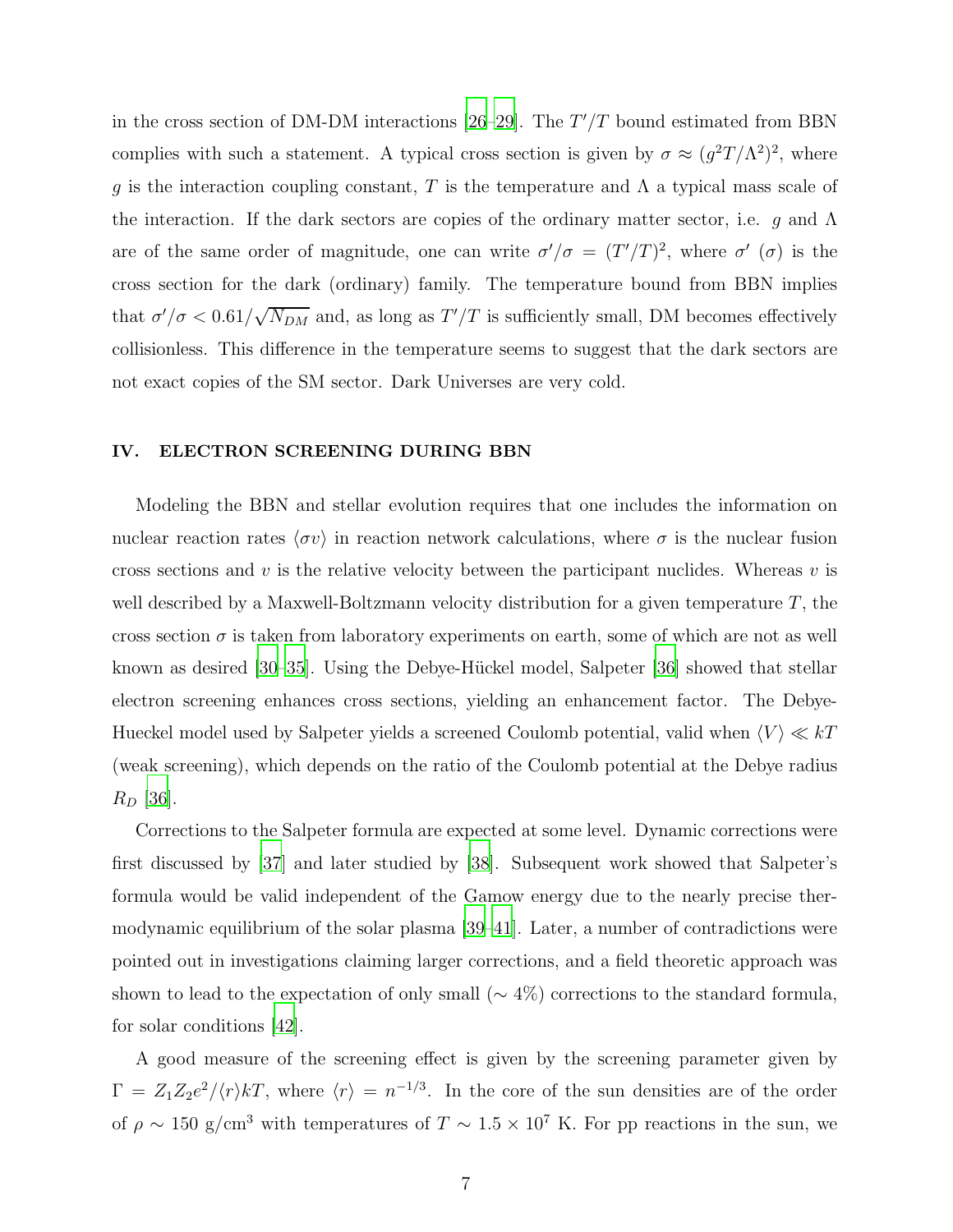

<span id="page-7-0"></span>FIG. 1: Baryon density (solid curve) during the early universe as a function of the temperature in units of billion degrees Kelvin, T<sub>9</sub>. The dashed curves are obtained from Eq. [\(12\)](#page-8-0) with  $h \sim$  $2.1 \times 10^{-5}$  and  $h \sim 5.7 \times 10^{-5}$ , respectively.

thus get  $\Gamma \sim 1.06$  which validates the weak screening approximation, but for p<sup>7</sup>Be reactions one gets  $\Gamma_{p^7Be} \sim 1.5$ , which is one of the reasons to support modifications of the Salpeter formula. Also, in the sun the number of ions within a sphere of radius  $R_D$  (Debye sphere) is of the order of  $N \sim 4$ . As the Debye-Hueckel approximation is based on the mean field approximation, i.e., for  $N = n(4\pi R^3/3) \gg 1$ , deviations from the Salpeter approximation are justifiable.

The electron density during the early universe varies strongly with the temperature as seen in figure [1,](#page-7-0) where  $T_9$  is the temperature in units of  $10^9$  K  $(T_9)$ . This can compared with the electron number density at the center of the sun,  $n_e^{sun} \sim 10^{26}/\text{cm}^3$ . The figure shows that, at typical temperatures  $T_9 \sim 0.1 - 1$  during the BBN the universe had electron densities which are much larger that the electron density in the sun. However, in contrast to the sun, the baryon density in the early universe is much smaller than the electron density. The large electron density is due to the  $e^+e^-$  production by the abundant photons during the BBN.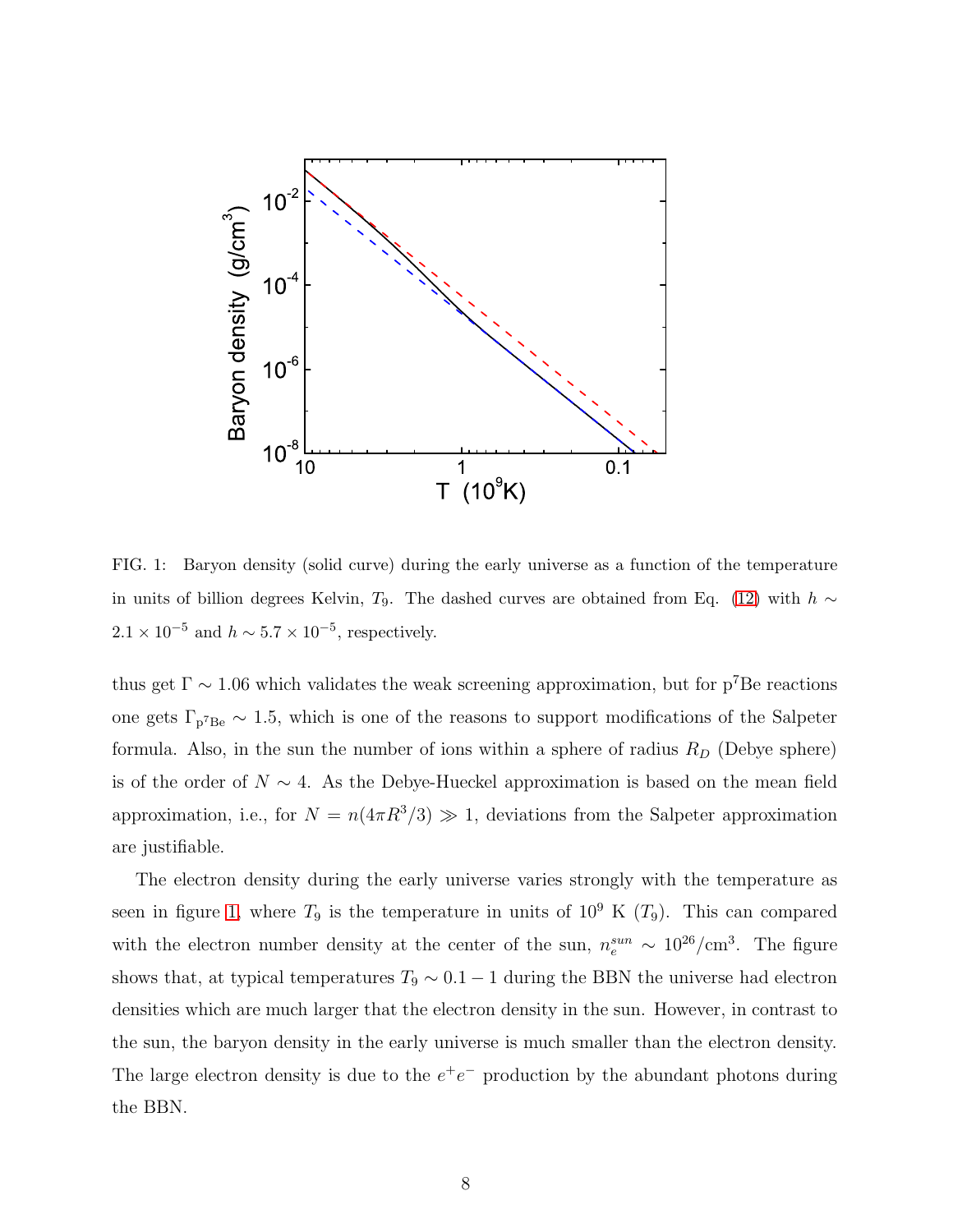The baryonic density is best seen in figure [1.](#page-7-0) It varies as

<span id="page-8-0"></span>
$$
\rho_b \simeq hT_9^3,\tag{12}
$$

where h is the baryon density parameter [\[43](#page-12-7)]. It can be calculated by using Eq.  $(3.11)$  of Ref. [\[43\]](#page-12-7) and the baryon-to-photon ratio  $\eta = 6.19 \times 10^{-10}$  at the BBN epoch (from WMAP) data [\[44\]](#page-12-8)). Around  $T_9 \sim 2$  there is a change of the value of h from  $h \sim 2.1 \times 10^{-5}$  to  $h \sim 5.7 \times 10^{-5}$ . Eq. [\(12\)](#page-8-0) with the two values of h are shown as dashed lines in figure [1,](#page-7-0) obtained in Ref. [\[45\]](#page-12-9).

It is also worthwhile to calculate the Debye radius as a function of the temperature. This is shown in figure [2.](#page-9-0) The accompanying dashed lines correspond to the approximation of Eq. [\(12\)](#page-8-0), with  $h \sim 2.1 \times 10^{-5}$  and  $h \sim 5.7 \times 10^{-5}$ . This leads to two straight lines in a logarithmic plot of

<span id="page-8-1"></span>
$$
R_D = R_D^{(0)} T_9^{-1},\tag{13}
$$

with  $R_D^{(0)} \sim 6.1 \times 10^{-5}$  cm and  $R_D^{(0)} \sim 3.7 \times 10^{-5}$  cm, respectively. In figure [2](#page-9-0) we also show the inter-ion distance by the lower dashed line. It is clear that the number of ions inside the Debye sphere is at least of the order  $10<sup>3</sup>$ , which would justify the mean field approximation for the ions. In contrast to protons, electrons and positrons are mostly relativistic and their chaotic motion will probably average out the effect of screening around the ions. But because the number density of electrons is large, an appreciable fraction of them still carry velocities comparable to those of the ions.

Using a standard numerical computation of the BBN we have shown that electron screening cannot be a source of measurable changes in the elemental abundance. This is verified by artificially increasing the screening obtained by traditional models [\[36](#page-12-1)]. We back our numerical results with very simple and transparent estimates. This is also substantiated by the mean-field calculations of screening due to the more abundant free  $e^+e^-$  pairs published in Ref. [\[46\]](#page-12-10). They conclude that screening due to free pairs might yield a 0.1% change on the BBN abundances. But even if mean field models for electron screening were not reliable under certain conditions, which we have discussed thoroughly in the text, it is extremely unlikely that electron screening might have any influence on the predictions of the standard Big Bang nucleosynthesis.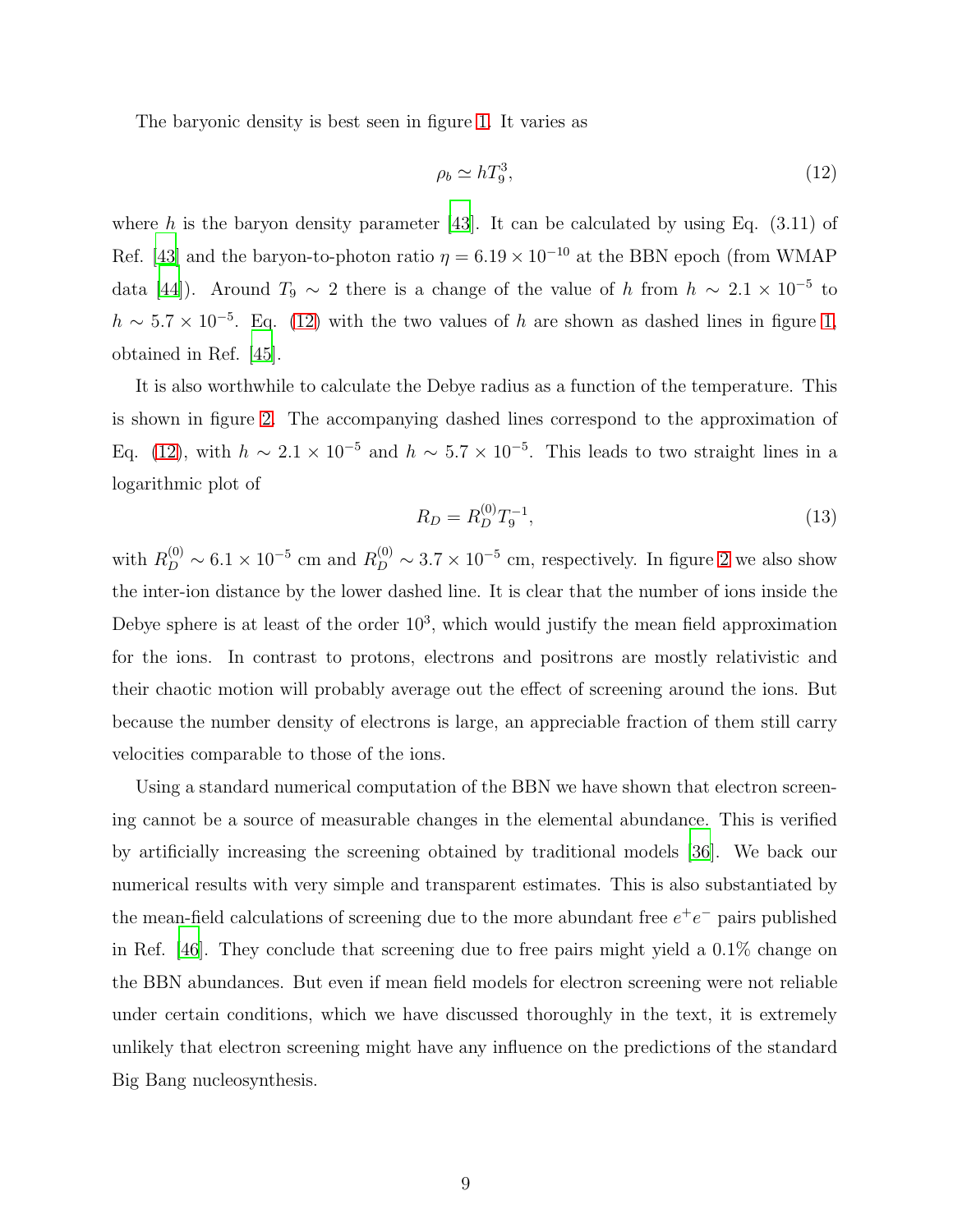

<span id="page-9-0"></span>FIG. 2: Debye radius during the BBN as a function of the temperature in units of billion degrees Kelvin (solid line). The dotted lines are the approximation given by Eq. [\(13\)](#page-8-1) with  $R_D^{(0)} \sim 6.1 \times 10^{-5}$ cm and  $R_D^{(0)} \sim 3.7 \times 10^{-5}$  cm, respectively. The inter-ion distance is shown by the isolated dashedline.

#### V. BBN WITH NON-EXTENSIVE STATISTICS

An increasing number of experiments, theoretical developments, have challenged the Boltzmann-Gibbs description of statistical mechanics. It seems that the Boltzmann-Gibbs is not adequate for systems with long range interactions, and with memory effects. Therefore, it was unavoidable that new approaches for the Boltzmann-Gibbs formalism were proposed. Nowadays, a very popular approach is based on the proposal by Tsallis [\[47\]](#page-12-11), who replace the traditional entropy by the following one:

$$
S_q = k_B \frac{1 - \sum_i p_i^q}{q - 1},\tag{14}
$$

where  $p_i$  is the probability to find the system in the microstate i, q is a real number. For  $q = 1$ ,  $S_q = S_{BG}$ , and  $S_q$  is a natural generalization of the Boltzmann-Gibbs entropy.

Based on the successes of the big bang model, it is fair to assume that it can set strong constraints on the limits of the parameter q used in a non-extensive statistics description of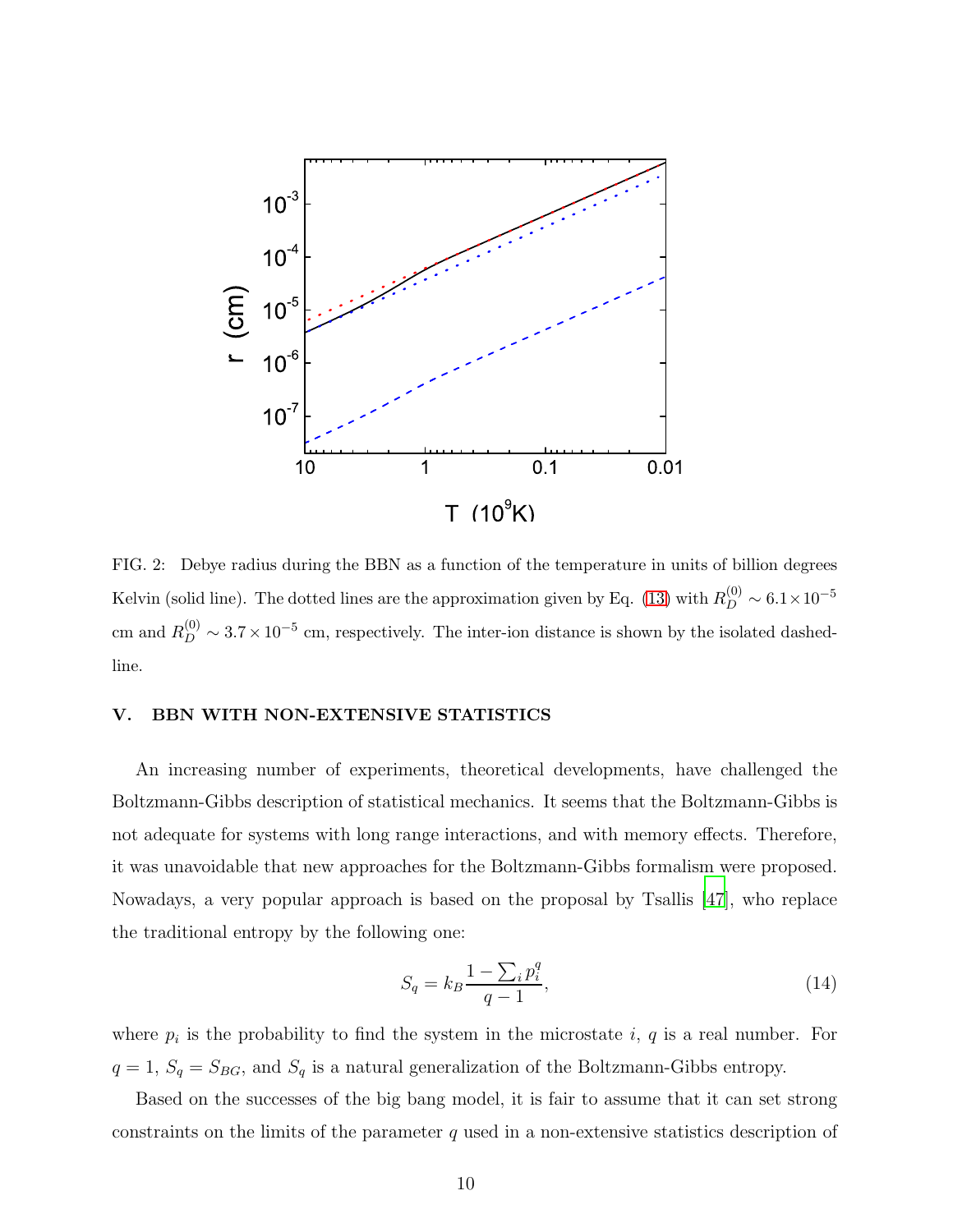the Maxwell-Boltzmann velocity distribution. In the literature, attempts to solve the lithium problem has assumed all sorts of "new physics" [\[45,](#page-12-9) [48](#page-12-12)]. The work presented in Ref. [\[49\]](#page-12-13) adds to the list of new attempts, although our results imply a much wider impact on BBN as expected for the solution of the lithium problem. If the Tsallis statistics appropriately describes the deviations of tails of statistical distributions, then the BNN would effectively probe such tails. The Gamow window contains a small fraction of the total area under the velocity distribution. Thus, only a few particles in the tail of the distributions contribute to the fusion rates. In fact, the possibility of a deviation of the Maxwellian distribution and implications of the modification of the Maxwellian distribution tail for nuclear burning in stars have already been explored in the past (see [\[49\]](#page-12-13) and references therein). In Ref. [\[49\]](#page-12-13) it was shown that a strong deviation from  $q = 1$  is very unlikely for the BNN predictions, based on comparison with observations. Moreover, if  $q$  deviates from the unity value, the lithium problem gets even worse [\[49\]](#page-12-13).

### Acknowledgments

The authors acknowledge financial support from the Brazilian agencies FAPESP (Fundação de Amparo `a Pesquisa do Estado de S˜ao Paulo) and CNPq (Conselho Nacional de Desenvolvimento Científico e Tecnológico) and the US Department of Energy Grants DE-FG02-08ER41533, [de-sc0004971.](http://arxiv.org/abs/de-sc/0004971) OO acknowledges financial support from FCT under contract PTDC/- FIS/100968/2008.

- <span id="page-10-0"></span>[1] D. N. Spergel et al., Astrophys. J. Suppl. 148 (2003) 175. G. Hainshaw et al., Astrophys. J. Suppl. Ser. 170 (2007) 288; L. Pagel et al., Astrophys. J. Suppl. Ser. 170 (2007) 355; D. N. Spergel et al., Astrophys. J. Suppl. 170 (2007) 377; D. Larson et al. (WMAP Collaboration), Astrophys. J. 192 (2011) 16.
- <span id="page-10-1"></span>[2] M. Li, X.-D. Li, S. Wang, Y. Wang, [arXiv:1103.5870.](http://arxiv.org/abs/1103.5870)
- <span id="page-10-2"></span>[3] J. L. Feng, [arXiv:1003.0904.](http://arxiv.org/abs/1003.0904)
- [4] G. Bertone, D. Hopper, and J. Silk, Phys. Rep. 405 (2005) 279.
- <span id="page-10-3"></span>[5] G. Bertone, Nature 468 (2010) 389.
- <span id="page-10-4"></span>[6] T.D. Li and C. N Yang, Phys. Rev. 104 (1956) 254.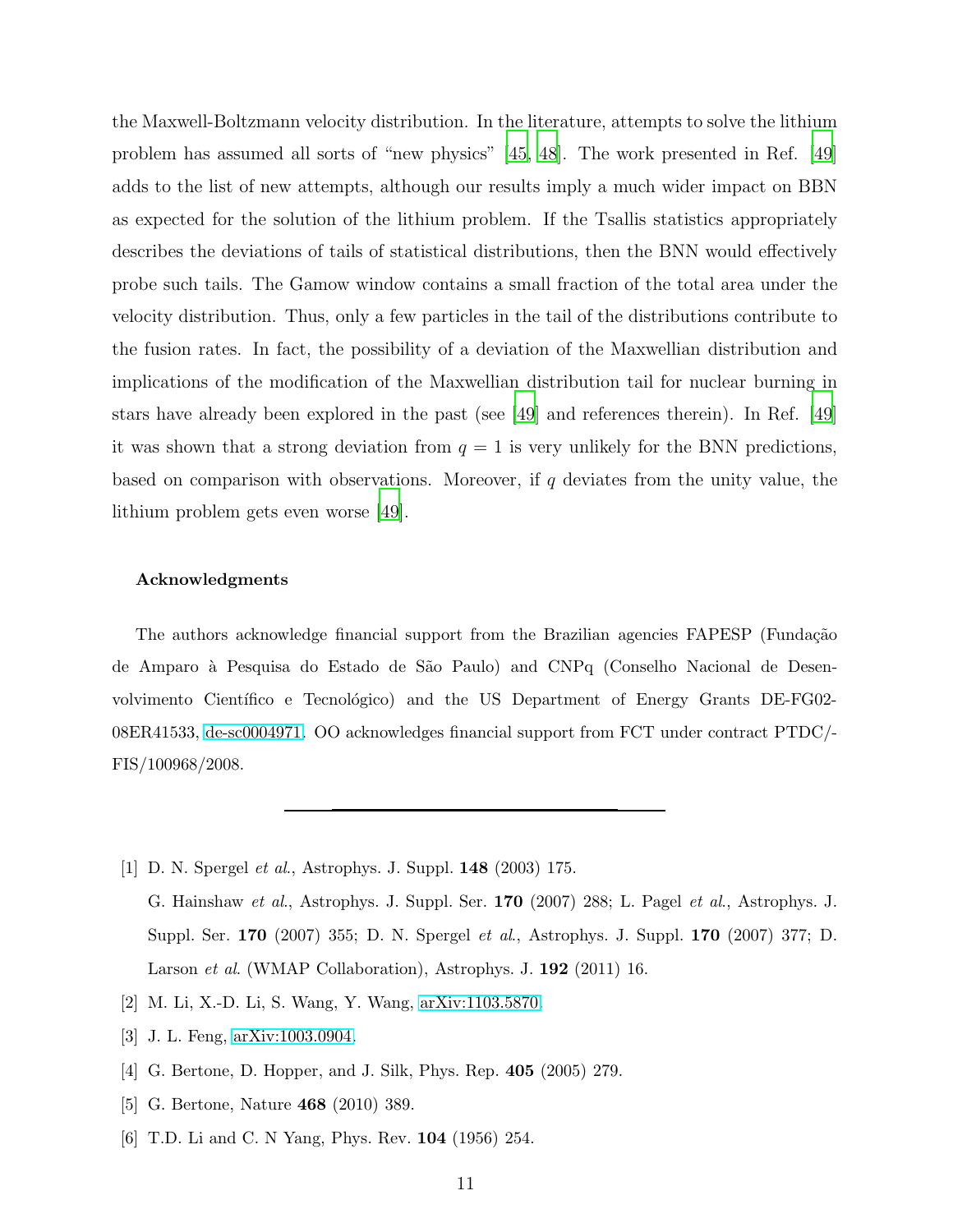- [7] Y. Kobzarev, L. Okun, I. Pomeranchuk, Yad. Fiz. 3 (1966) 1154 .
- [8] M. Pavsic, Int. J. Theor. Phys. 9 (1974) 229.
- [9] R. Foot, H. Lew, R. Volkas, Phys. Lett. B272 (1991) 67.
- <span id="page-11-1"></span><span id="page-11-0"></span>[10] E. Akhmedov, Z. Berezhiani, G. Senjanovic, Phys. Rev. Lett. 69, 3013 (1992).
- [11] O. Oliveira, C. A. Bertulani, M. S. Hussein, W. de Paula, T. Frederico, [arXiv:1108.2723](http://arxiv.org/abs/1108.2723) [hep-ph].
- <span id="page-11-3"></span><span id="page-11-2"></span>[12] Z.G. Berezhiani, A.D. Dolgov, R.N. Mohapatra, Phys. Lett. B375 (1996) 26.
- <span id="page-11-4"></span>[13] F. Hoyle and R.J. Tayler, Nature 203 (1964) 1108.
- <span id="page-11-9"></span>[14] E. Kolb, D. Seckel, M. Turner, Nature 514 (1985) 415.
- <span id="page-11-5"></span>[15] Z. Berezhiani, D. Comellic and F.L. Villante, Phys. Lett. B503 (2001) 362.
- <span id="page-11-6"></span>[16] P. Ciarcelluti, [arXiv:0809.0668.](http://arxiv.org/abs/0809.0668)
- <span id="page-11-7"></span>[17] E. Lisi, S. Sarkar and F. L. Villante, Phys. Rev. D59 (1999) 123520.
- <span id="page-11-8"></span>[18] K. Nakamura et al. (Particle Data Group), J. Phys. G37 (2010) 075021.
- <span id="page-11-10"></span>[19] E. Komatsu et al. (WMAP Collaboration), Ap.J. 192 (2011) 18.
- [20] H. Davoudiasl, D. E. Morrissey, K. Sigurdson, and S. Tulin, Phys. Rev. Lett. 105 (2010) 211304.
- [21] T. Cohen, D. J. Phalen, A. Pierce, and K. M. Zurek, [arXiv:1005.1655.](http://arxiv.org/abs/1005.1655)
- [22] J. Shelton, K. M. Zurek [arXiv:1008.1997.](http://arxiv.org/abs/1008.1997)
- <span id="page-11-11"></span>[23] M. R. Buckley, L. Randall, JHEP 09 (2011) 009.
- <span id="page-11-13"></span><span id="page-11-12"></span>[24] R. N. Mohapatra, S. Nussinov, V. L. Teplitz, Phys. Rev. 66 (2002) 063002.
- [25] L. Ackerman, M. R. Buckley, S. M. Carroll, M. Kamionkowski, Phys. Rev. 79 (2009) 023519.
- <span id="page-11-14"></span>[26] N. Yoshida, V. Springel, S. D. M. White, G. Tormen, Astrophys. J. 544 (2000) L87.
- [27] B. D. Wandelt, R. Dave, G. R. Farrar, P. C. McGuire, D. N. Spergel, P. J. Steinhardt, [astro-ph/0006344.](http://arxiv.org/abs/astro-ph/0006344)
- [28] J. Miralda-Escude, [astro-ph/0002050.](http://arxiv.org/abs/astro-ph/0002050)
- <span id="page-11-15"></span>[29] R. Dave, D. N. Spergel, P. J. Steinhardt, B. D. Wandelt, Astrophys. J. 547 (2001) 574.
- <span id="page-11-16"></span>[30] K. M. Nollett and S. Burles, Phys. Rev. D61, 123505 (2000).
- [31] P. D. Serpico, S. Esposito, F. Iocco, G. Mangano, G. Miele and O. Pisanti, JCAP 0412, 010 (2004) [\[arXiv:astro-ph/0408076\]](http://arxiv.org/abs/astro-ph/0408076).
- [32] R. H. Cyburt, B. D. Fields, and K. Olive, New Astron. 6, 215 (2001) [\[astro-ph/0102179\]](http://arxiv.org/abs/astro-ph/0102179).
- [33] R. H. Cyburt, B. D. Fields, and K. A. Olive, Astropart. Phys. 17, 87 (2002) [astro-